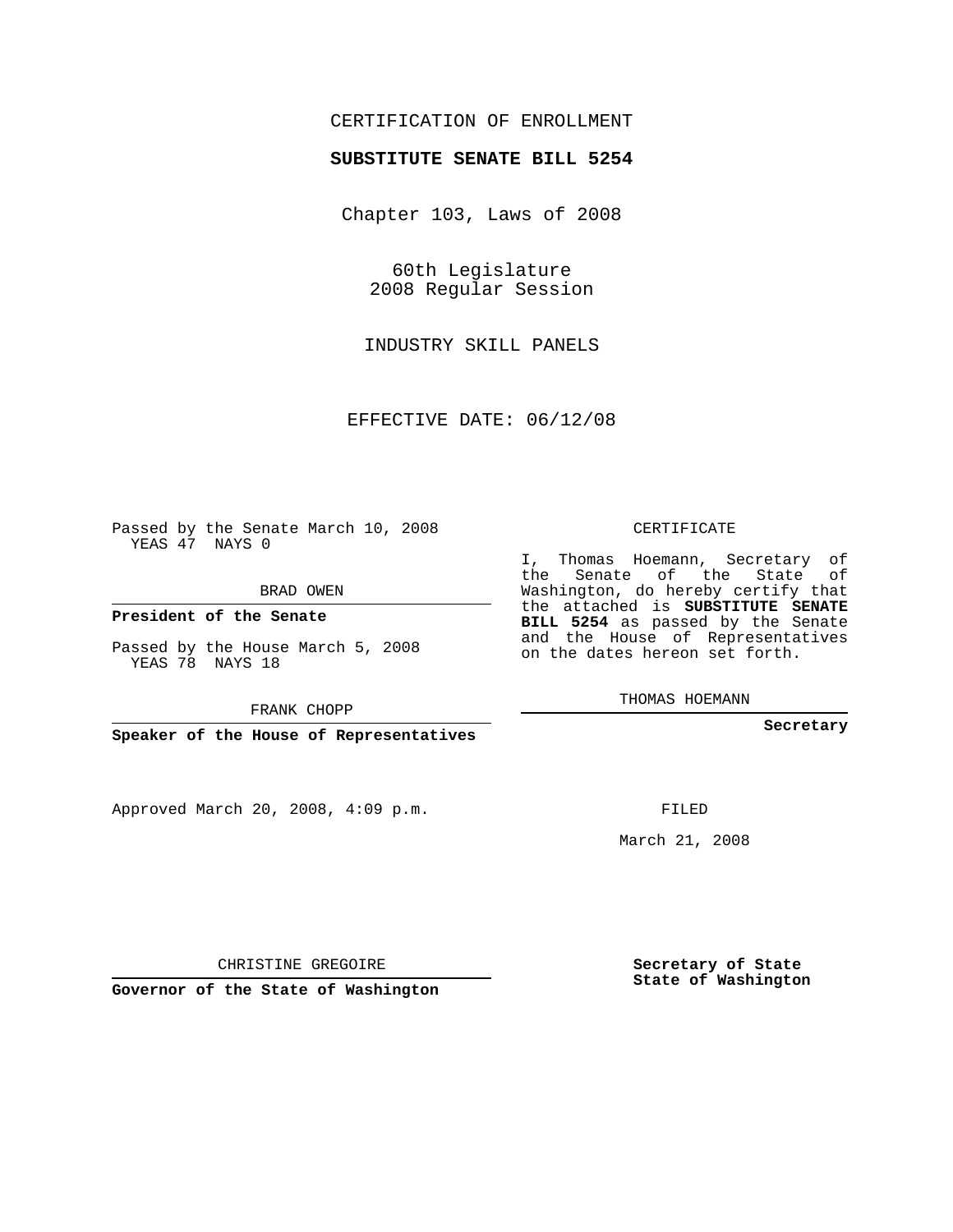# **SUBSTITUTE SENATE BILL 5254** \_\_\_\_\_\_\_\_\_\_\_\_\_\_\_\_\_\_\_\_\_\_\_\_\_\_\_\_\_\_\_\_\_\_\_\_\_\_\_\_\_\_\_\_\_

\_\_\_\_\_\_\_\_\_\_\_\_\_\_\_\_\_\_\_\_\_\_\_\_\_\_\_\_\_\_\_\_\_\_\_\_\_\_\_\_\_\_\_\_\_

## AS AMENDED BY THE HOUSE

Passed Legislature - 2008 Regular Session

## **State of Washington 60th Legislature 2008 Regular Session**

**By** Senate Committee on Ways & Means (originally sponsored by Senators Kilmer, Kastama, Fairley, Rockefeller, Kauffman, Marr, Hatfield, Weinstein, Keiser, Sheldon, McAuliffe, Eide, Kohl-Welles, Shin, Murray, Tom, Regala, Spanel and Kline)

READ FIRST TIME 02/21/07.

 AN ACT Relating to industry skill panels; amending RCW 28C.18.010; adding new sections to chapter 28C.18 RCW; and creating new sections.

BE IT ENACTED BY THE LEGISLATURE OF THE STATE OF WASHINGTON:

 NEW SECTION. **Sec. 1.** (1) The legislature finds that a skilled work force is essential for employers and job seekers to compete in today's global economy. The engines of economic progress are fueled by education and training. The legislature further finds that industry skill panels are a critical and proven form of public-private partnership that harness the expertise of leaders in business, labor, and education to identify work force development strategies for industries that drive Washington's regional economies. Industry skill panels foster innovation and enable industry leaders and public partners to be proactive, addressing changing needs for businesses quickly and strategically. Industry skill panels leverage small state investments with private sector investments to ensure that public resources are better aligned with industry needs.

 (2) The legislature further finds that industry skill panels support other valuable initiatives such as the department of community, trade, and economic development's cluster-based economic development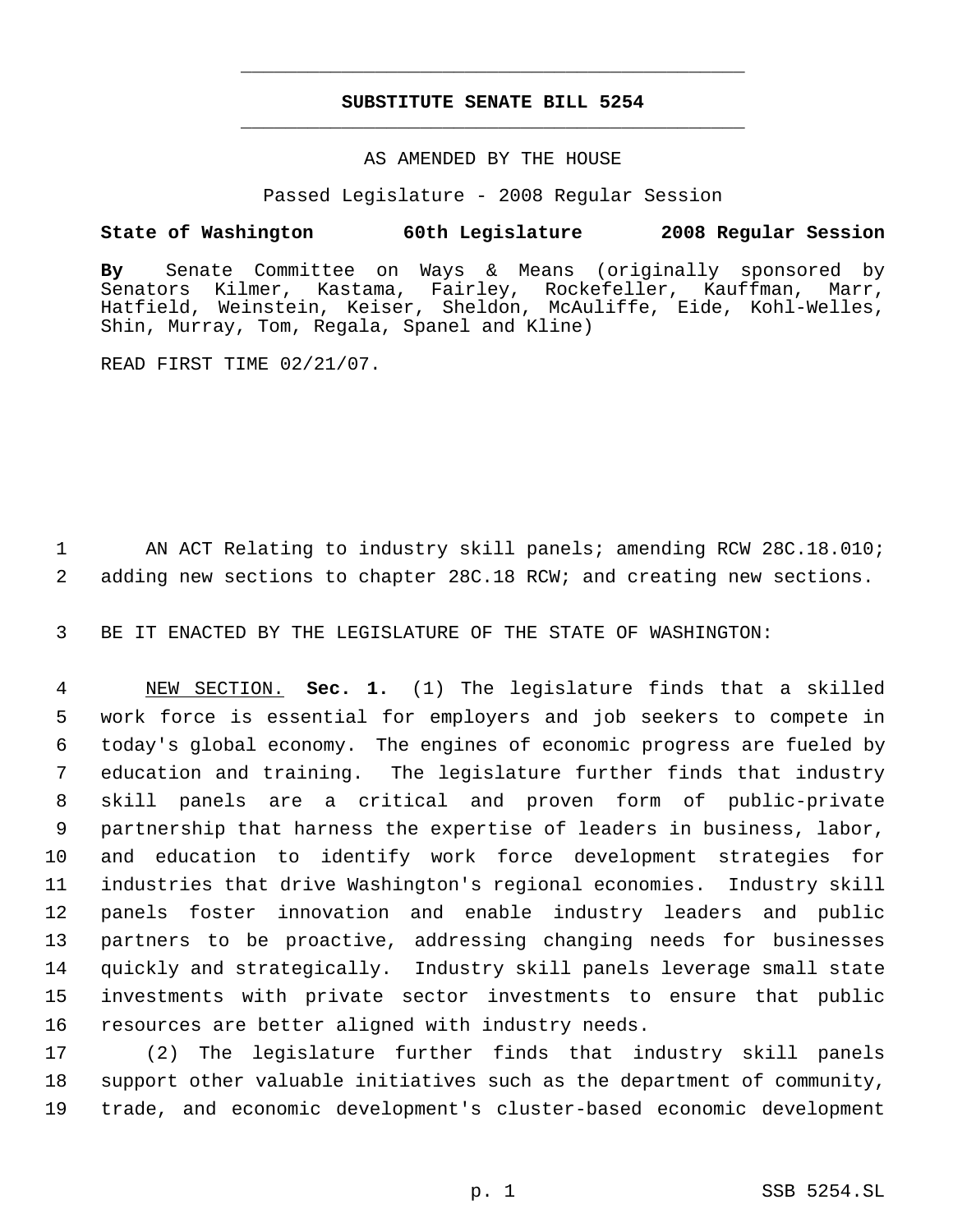grants; the community and technical college centers of excellence, high-demand funds, and the job skills program; and the employment security department's incumbent worker training funds. Industry skill panels provide a framework for coordinating these and other investments in line with economic and work force development strategies identified by industry leaders. It is the intent of the legislature to support the development and maintenance of industry skill panels in key sectors of the economy as an efficient and effective way to support regional economic development.

 **Sec. 2.** RCW 28C.18.010 and 1996 c 99 s 2 are each amended to read as follows:

 Unless the context clearly requires otherwise, the definitions in this section apply throughout this title.

 (1) "Board" means the work force training and education coordinating board.

 (2) "Director" means the director of the work force training and education coordinating board.

 (3) "Training system" means programs and courses of secondary vocational education, technical college programs and courses, community college vocational programs and courses, private career school and college programs and courses, employer-sponsored training, adult basic education programs and courses, programs and courses funded by the 23 ((job training partnership)) federal workforce investment act, programs and courses funded by the federal vocational act, programs and courses funded under the federal adult education act, publicly funded programs and courses for adult literacy education, and apprenticeships, and programs and courses offered by private and public nonprofit organizations that are representative of communities or significant segments of communities and provide job training or adult literacy services.

 (4) "Work force skills" means skills developed through applied learning that strengthen and reinforce an individual's academic knowledge, critical thinking, problem solving, and work ethic and, thereby, develop the employability, occupational skills, and management of home and work responsibilities necessary for economic independence. (5) "Vocational education" means organized educational programs offering a sequence of courses which are directly related to the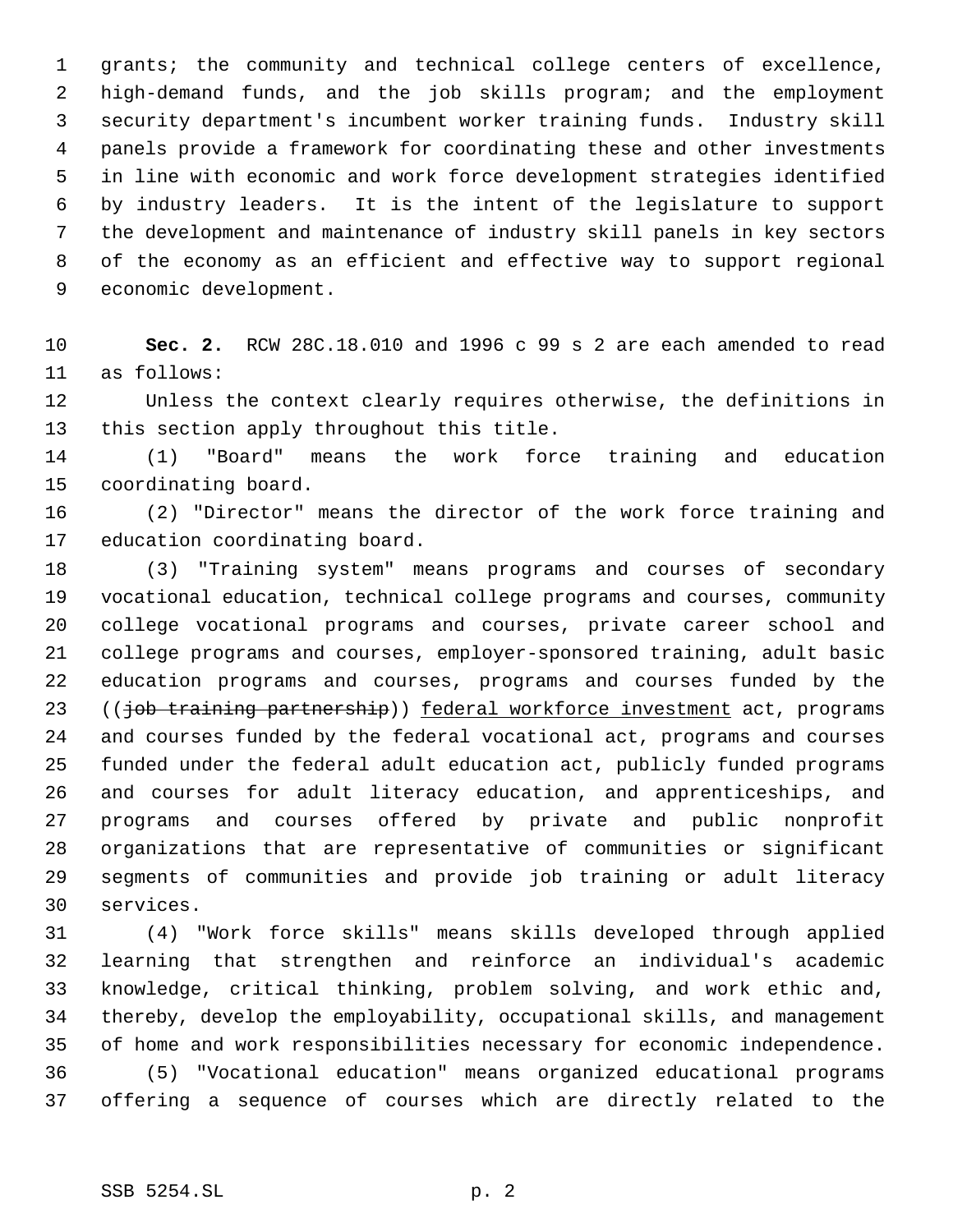preparation or retraining of individuals in paid or unpaid employment in current or emerging occupations requiring other than a baccalaureate or advanced degree. Such programs shall include competency-based applied learning which contributes to an individual's academic knowledge, higher-order reasoning, and problem-solving skills, work attitudes, general employability skills, and the occupational-specific skills necessary for economic independence as a productive and contributing member of society. Such term also includes applied technology education.

 (6) "Adult basic education" means instruction designed to achieve mastery of skills in reading, writing, oral communication, and computation at a level sufficient to allow the individual to function effectively as a parent, worker, and citizen in the United States, commensurate with that individual's actual ability level, and includes English as a second language and preparation and testing service for the general education development exam.

 (7) "Industry skill panel" means a regional partnership of 18 business, labor, and education leaders that identifies skill gaps in a key economic cluster and enables the industry and public partners to 20 respond to and be proactive in addressing workforce skill needs.

 NEW SECTION. **Sec. 3.** A new section is added to chapter 28C.18 RCW to read as follows:

 (1) Subject to funding provided for the purposes of this section, the board, in consultation with the state board for community and technical colleges, the department of community, trade, and economic development, and the employment security department, shall allocate grants on a competitive basis to establish and support industry skill panels.

 (2) Eligible applicants for the grants allocated under this section include, but are not limited to, work force development councils, community and technical colleges, economic development councils, private career schools, chambers of commerce, trade associations, and apprenticeship councils.

 (3) Entities applying for a grant under this section shall provide an employer match of at least twenty-five percent to be eligible. The local match may include in-kind services.